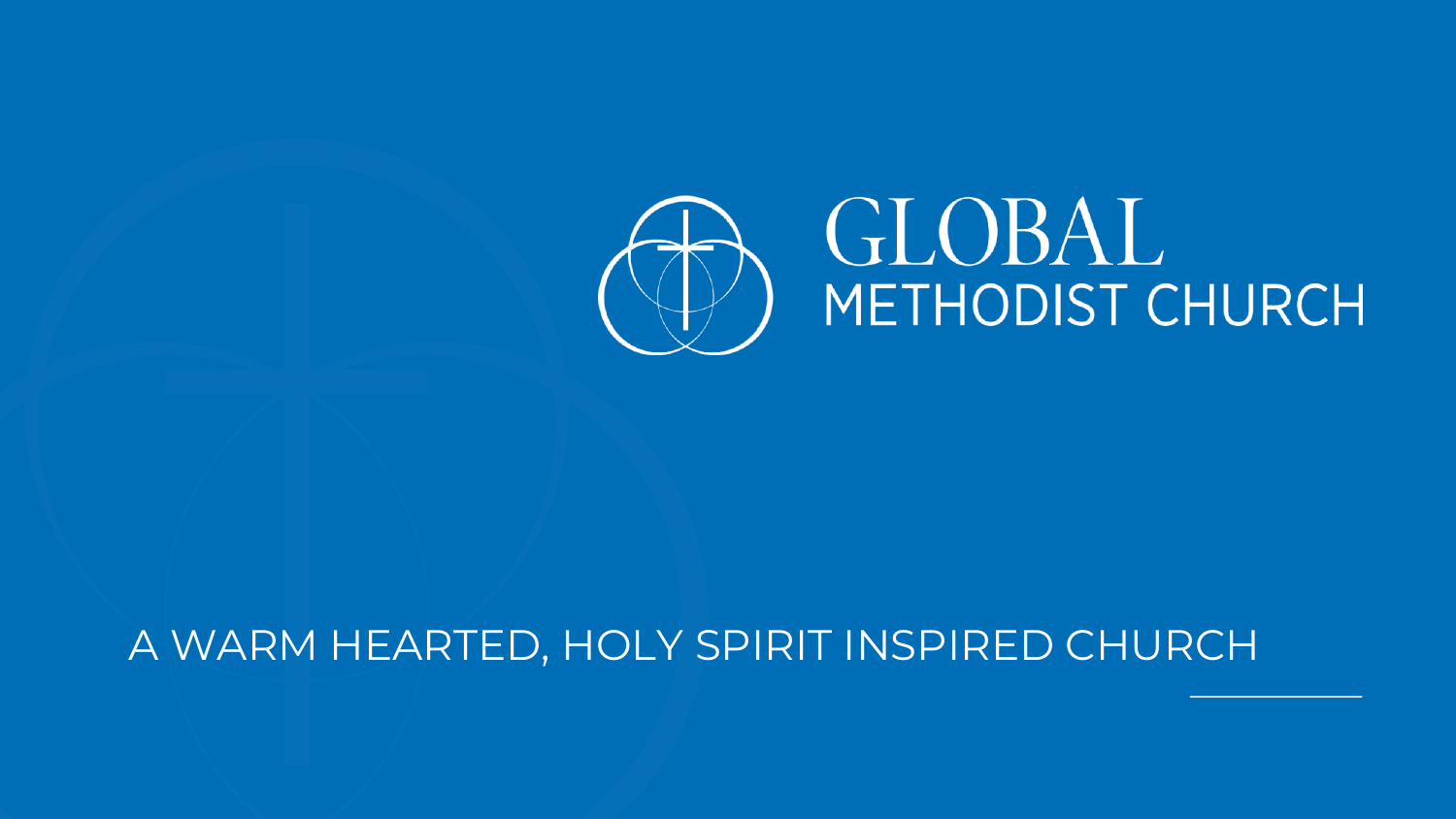

### FOR ALL GOD'S PEOPLE















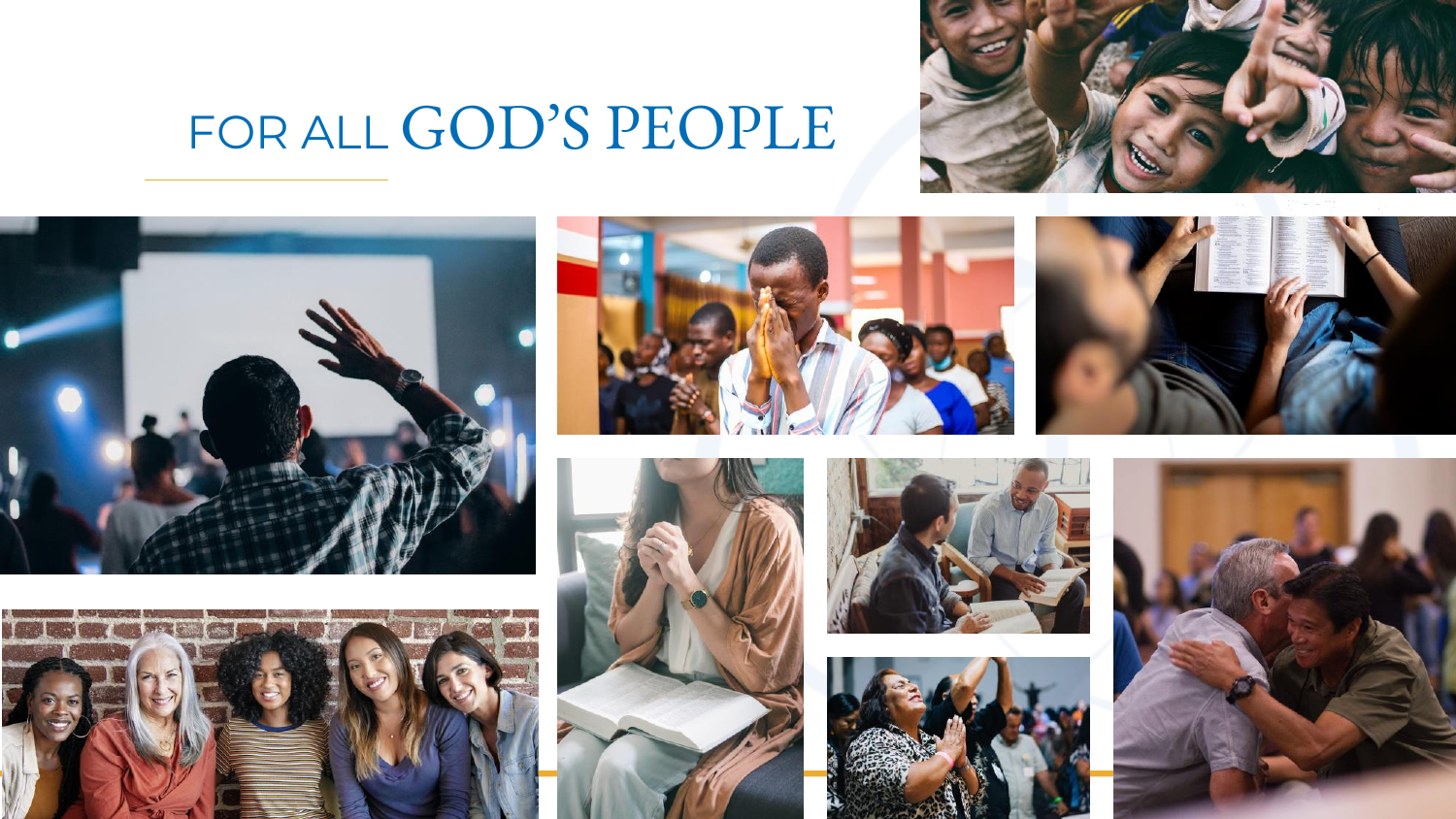

### OUR MISSION

To make disciples of Jesus Christ who worship passionately, love extravagantly, and witness boldly.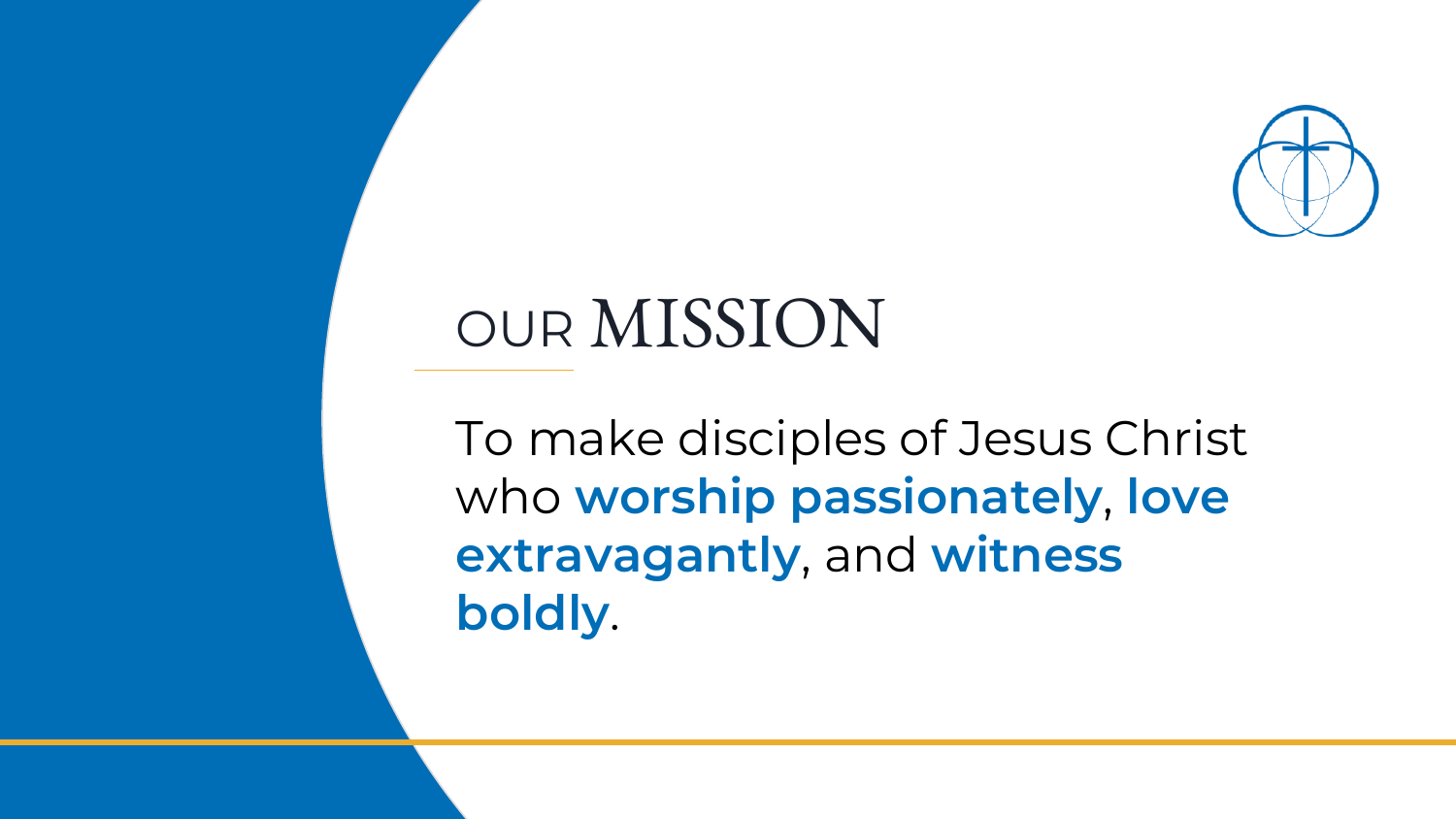

## OUR VISION

To join God in a journey of bringing new life, reconciliation, and the presence of Christ to all people, and to helping each person reflect the character of Christ.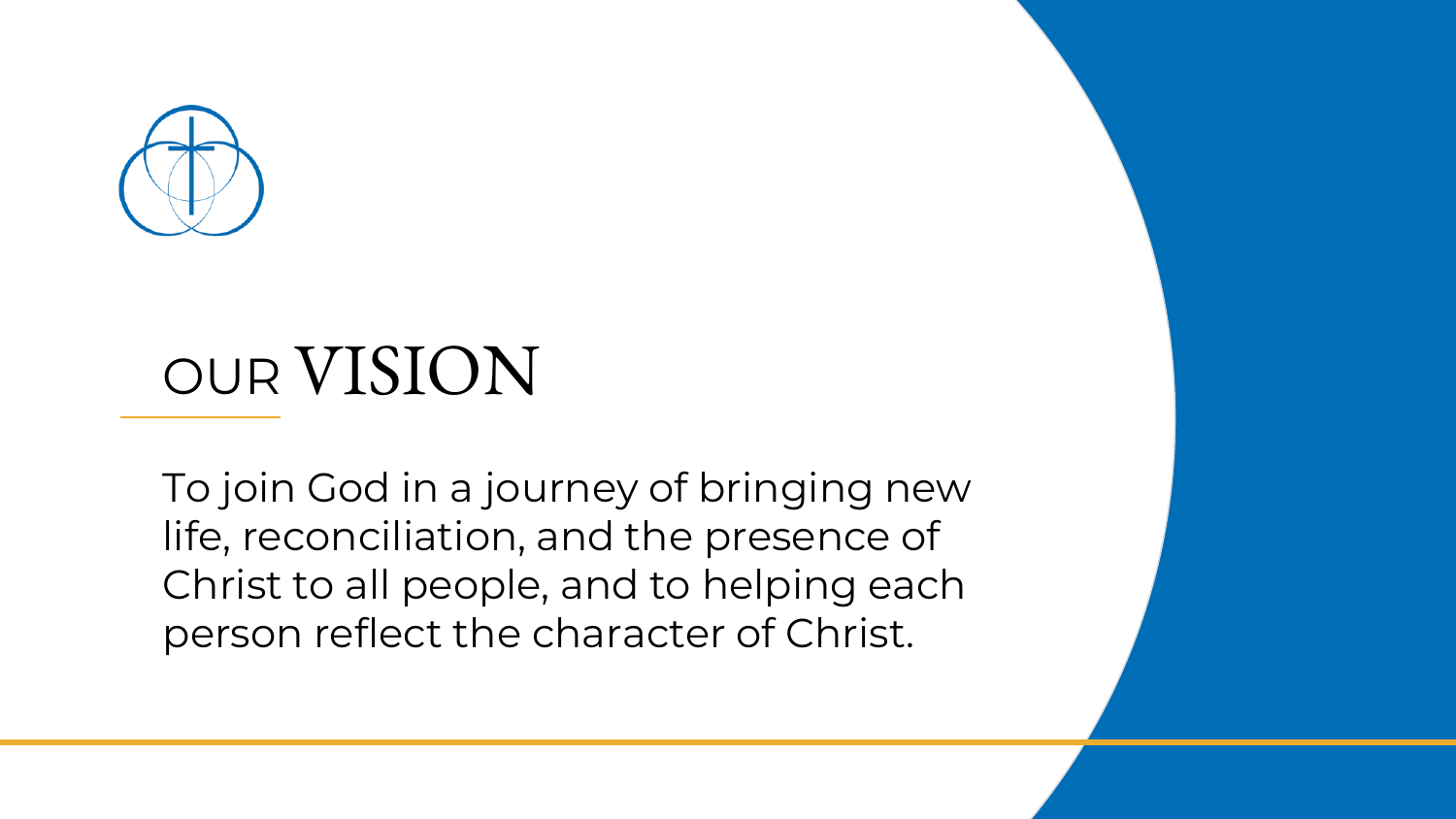

## NEW BEGINNING

With humility, hope, and joy, the 17 member body known as the Transitional Leadership Council announced **the official launch of the Global Methodist Church as of May 1, 2022.**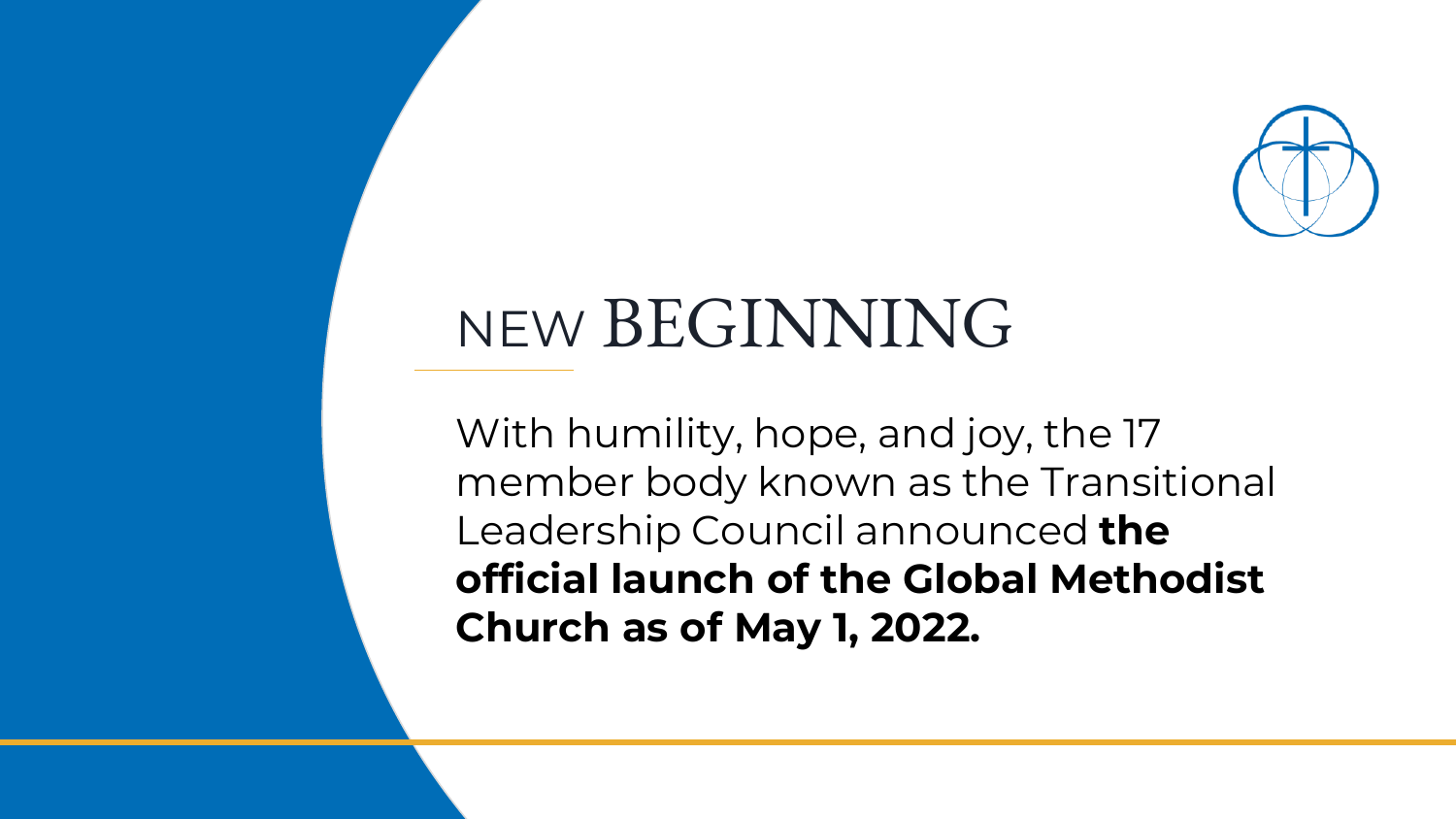

# CORE CONFESSIONS

**The Global Methodist Church professes the Christian faith**, established on the confession of Jesus as messiah, the Son of God, and resurrected Lord of heaven and earth.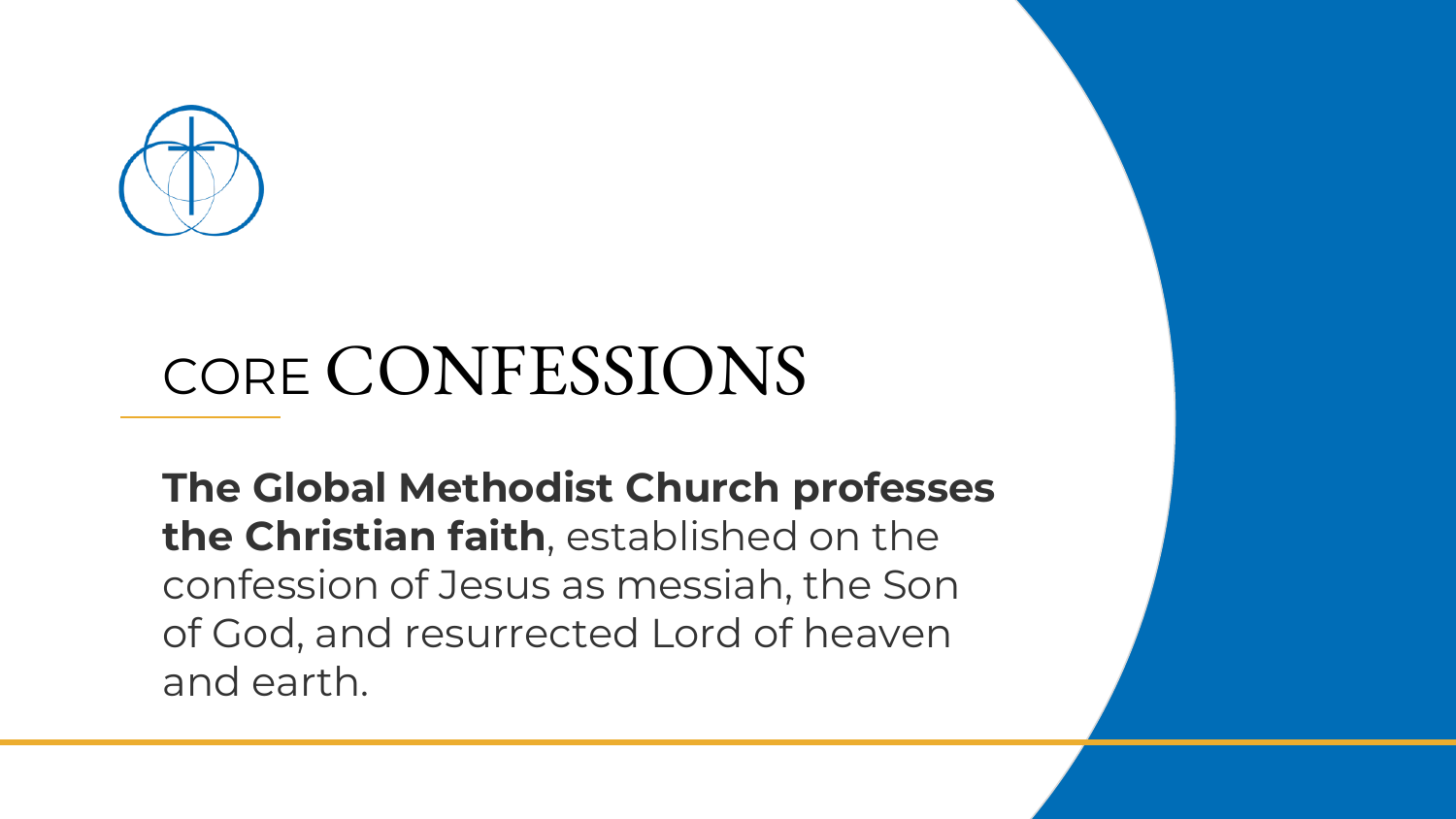

### ALL GOD'S PEOPLE

**By virtue of its very name, the Global Methodist Church is a diverse church where all God's people** – whatever their color, culture, ethnicity, or nationality – are warmly welcomed to join with others *to make disciples of Jesus Christ who worship passionately, love extravagantly, and witness boldly*.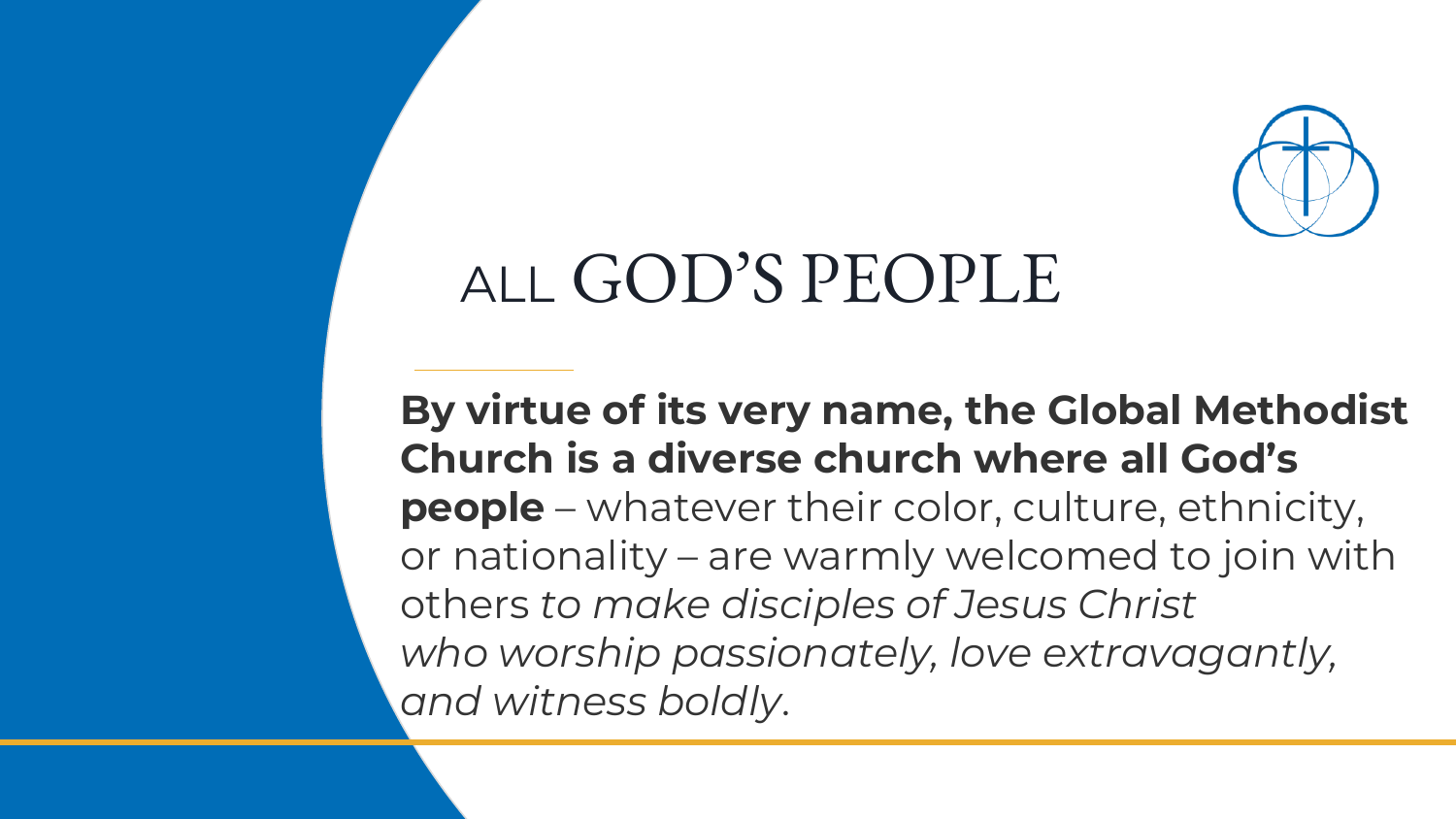

# WOMEN IN MINISTRY

**The Global Methodist Church celebrates and praises God for the gifts women bring to all levels of the church.** There are no barriers to where they can serve in the church.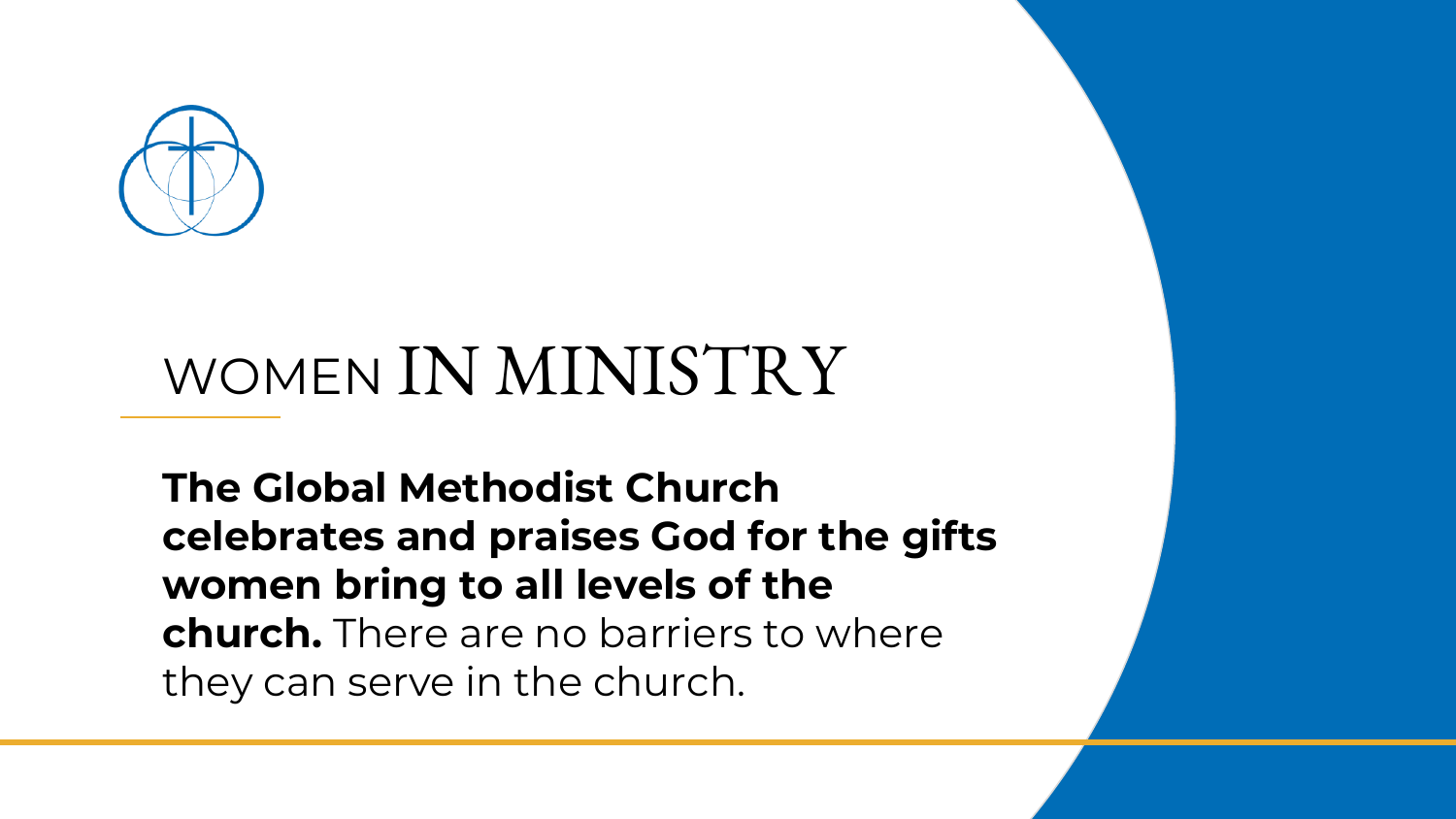

### METHODIST DISTINCTIVES

The Global Methodist Church is for all people who wish to join in a "methodical," practical, and warmhearted pursuit of **loving God and serving others as Jesus' disciples in the world**.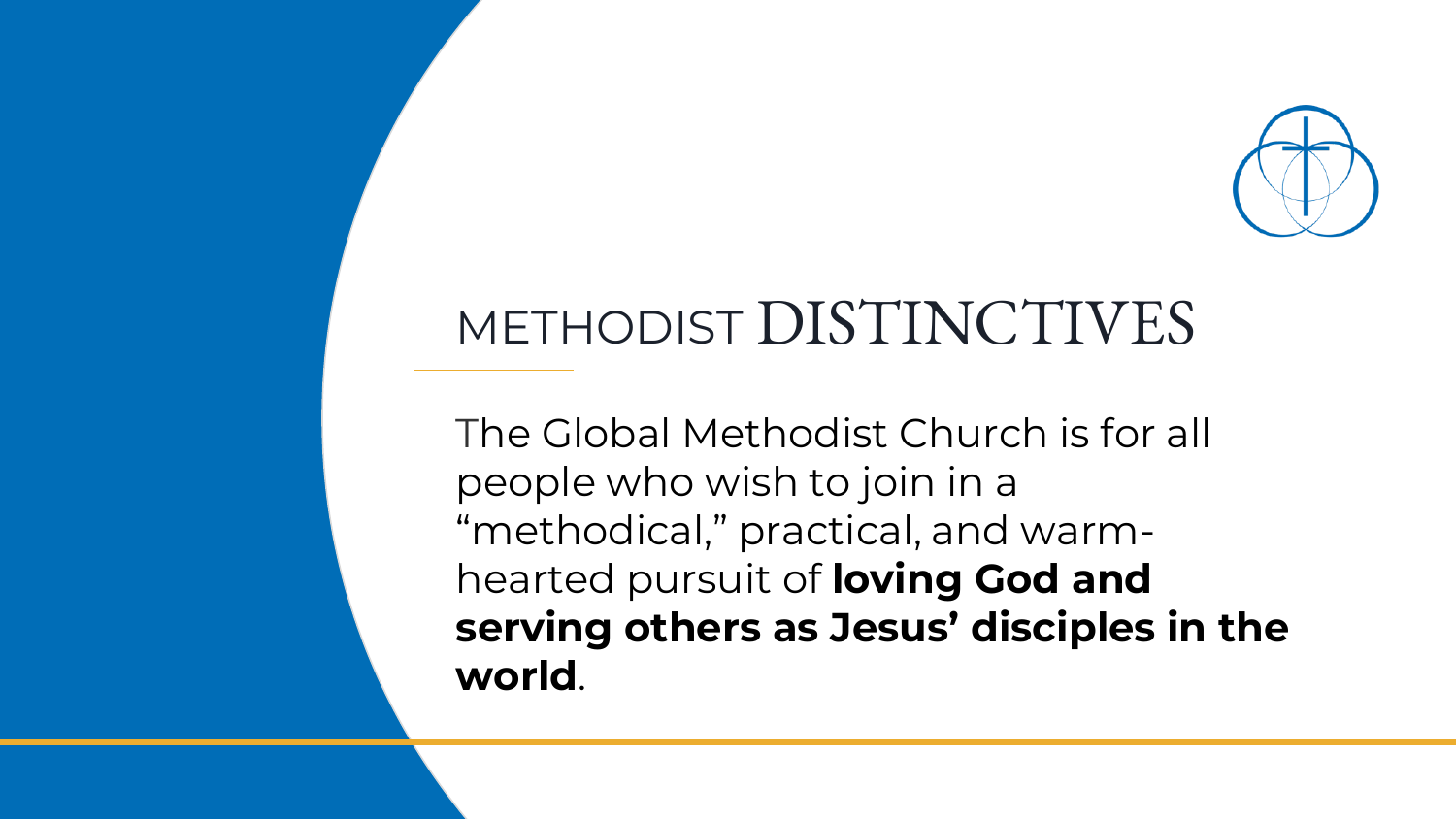

### ORGANIZATIONAL DISTINCTIVE

**The Global Methodist Church is a connection of the**  *willing* **not the** *constrained***.** In short, there is no "trust clause" as there is in some other denominations stating that a local church merely *holds* property and assets *in trust* for a general church. Instead, local Global Methodist congregations own all of their property and assets in perpetuity.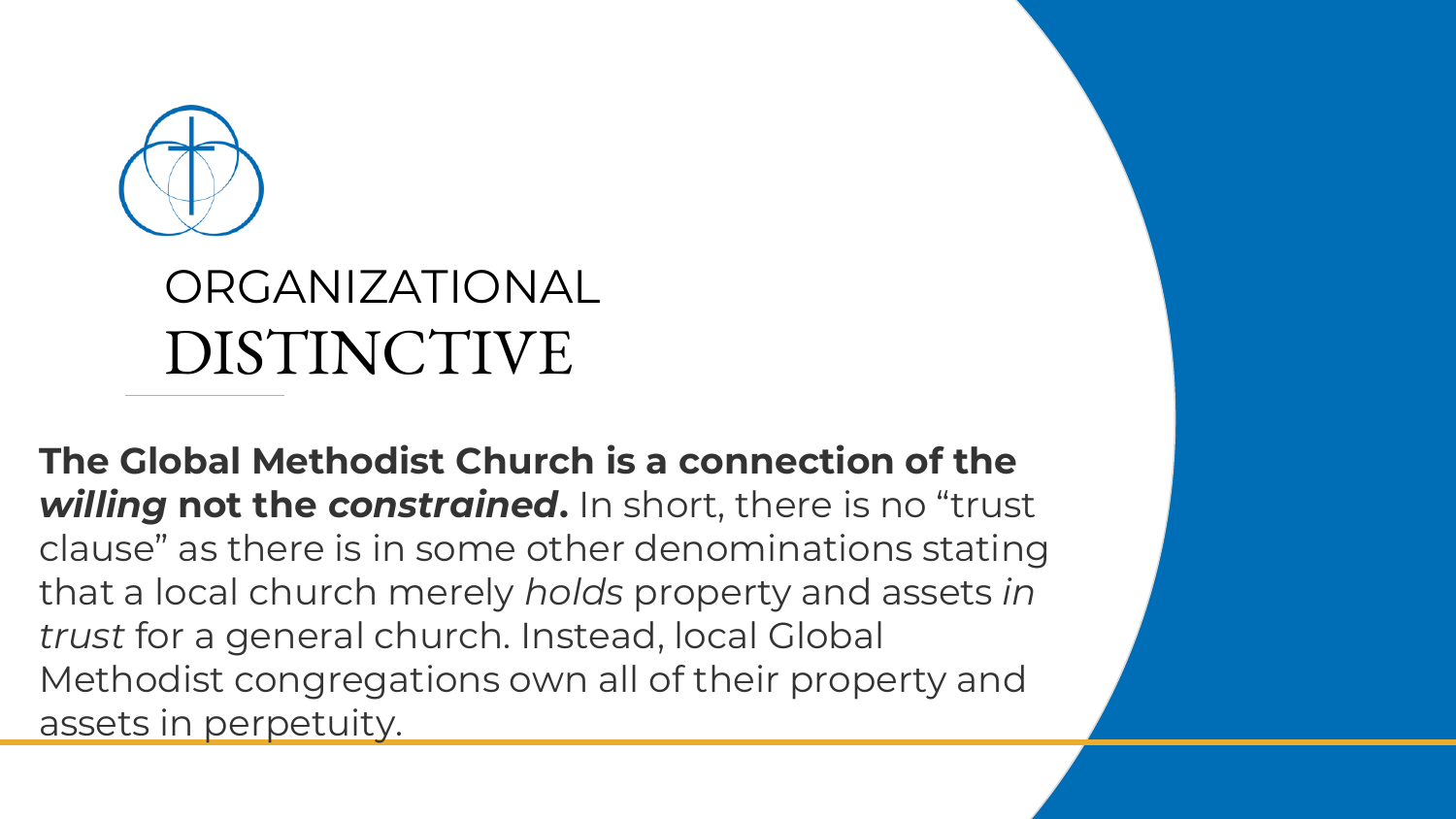

### BISHOPS LEADERSHIP

From apostolic times, certain ordained persons have been set apart and entrusted with the task of defending the Apostolic faith and overseeing and leading the church in its mission to make disciples of Jesus Christ and to spread scriptural holiness around the world. **The role of a bishop is a sacred trust held for a defined period of time;** *it is not a lifelong office***.**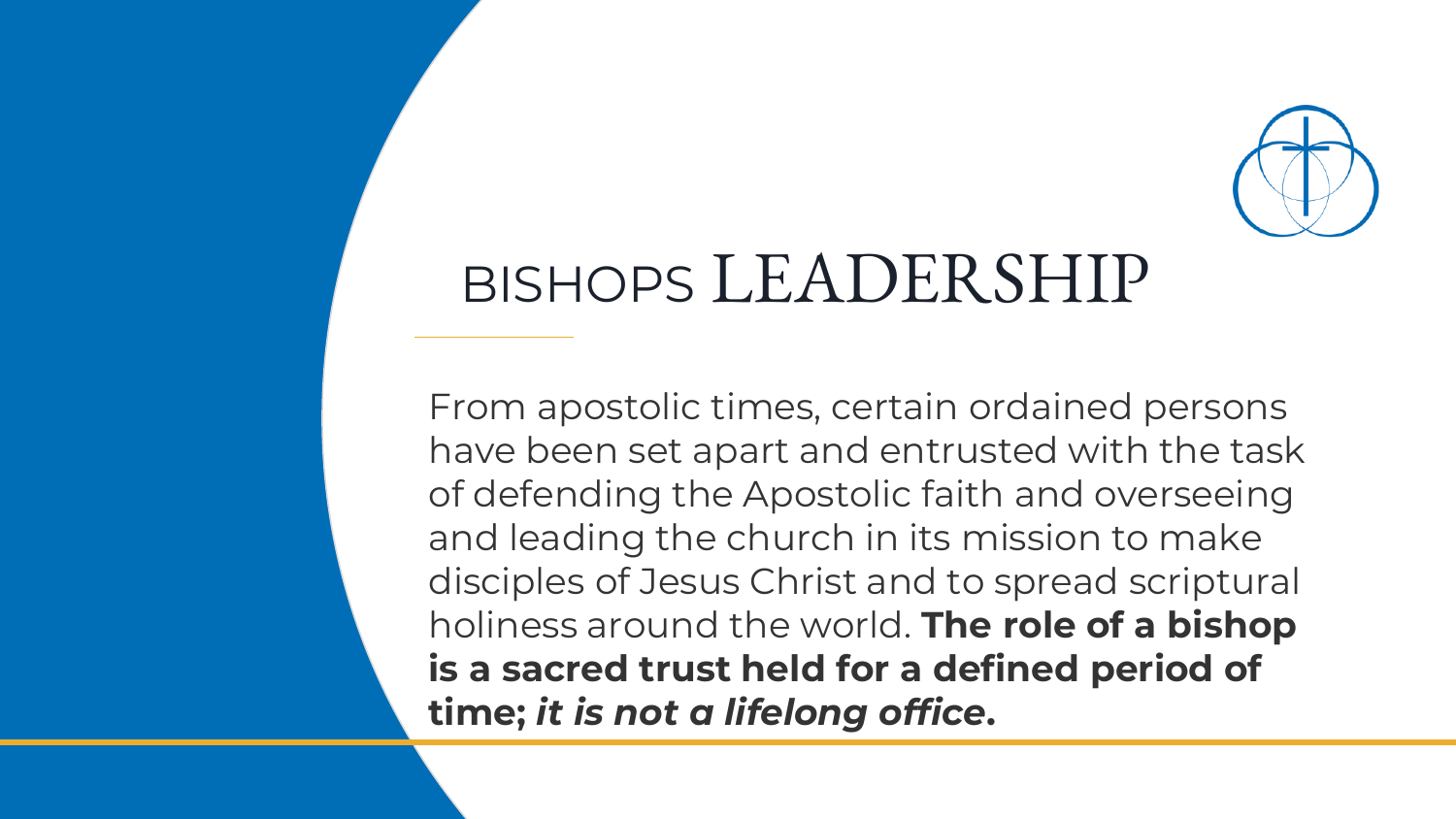

### JOYFUL DISCIPLESHIP

The Global Methodist Church believes people have a deep desire to know the truth, and to devote themselves to it wholeheartedly. **Our Church believes Jesus is the Truth, and he calls us to be his disciples.**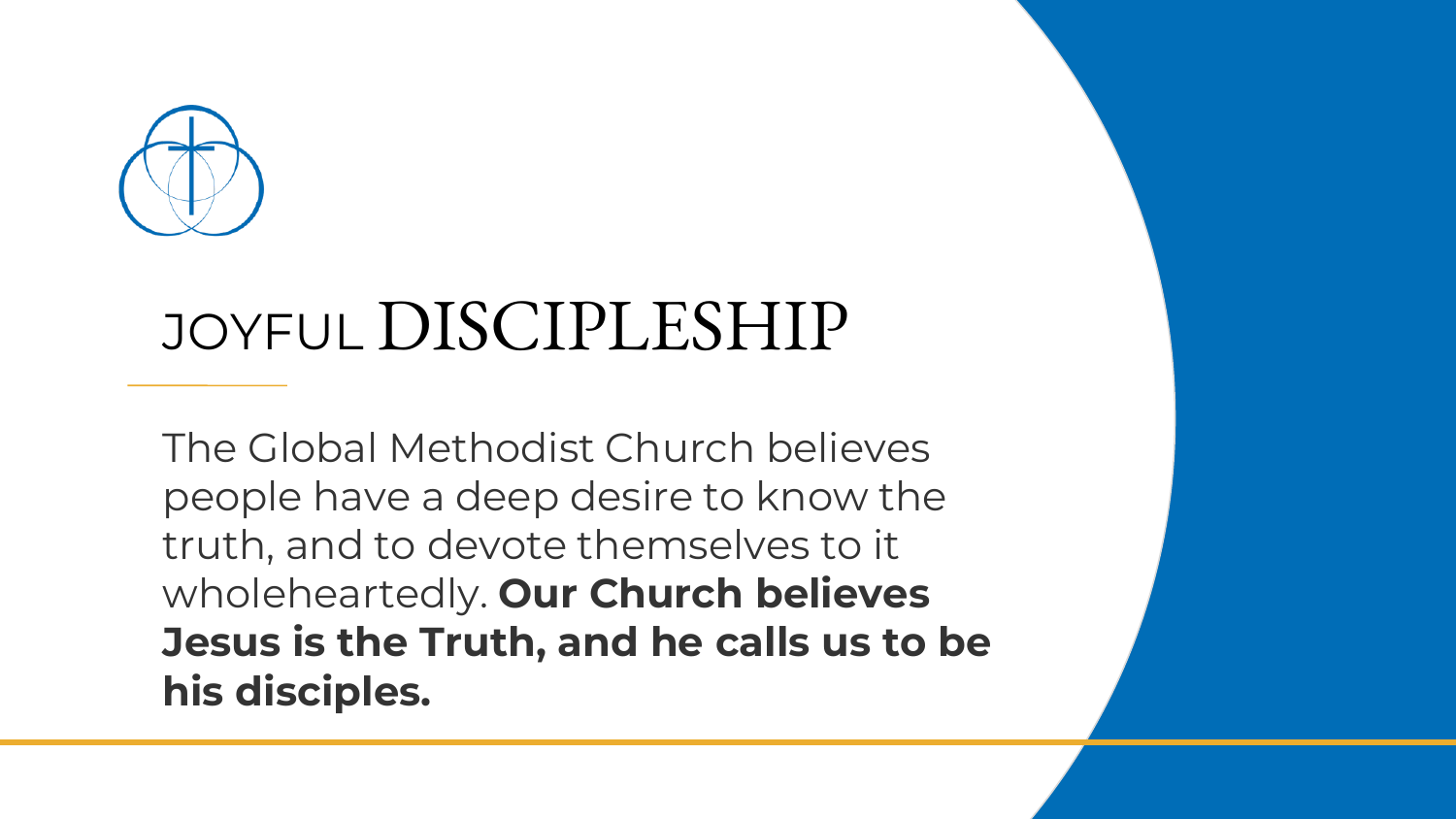

#### ACCOUNTABLE DISCIPLESHIP

From its inception, the Methodist movement embraced the importance and power of small groups where people gave themselves over to accountable discipleship. **The Global Methodist Church is strongly committed to recapturing this method for growing faithful disciples.**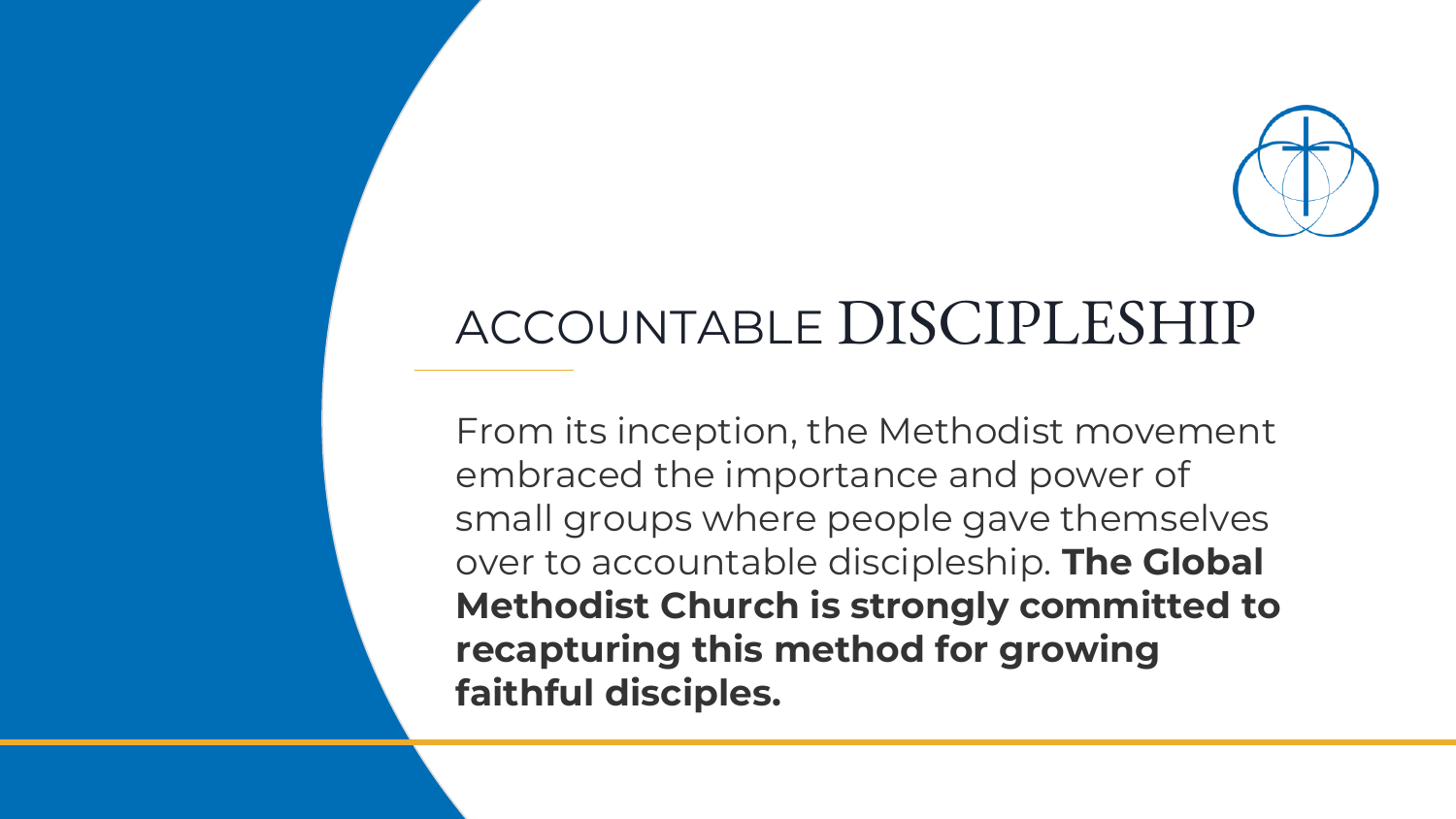

### MISSIONAL PRIORITIES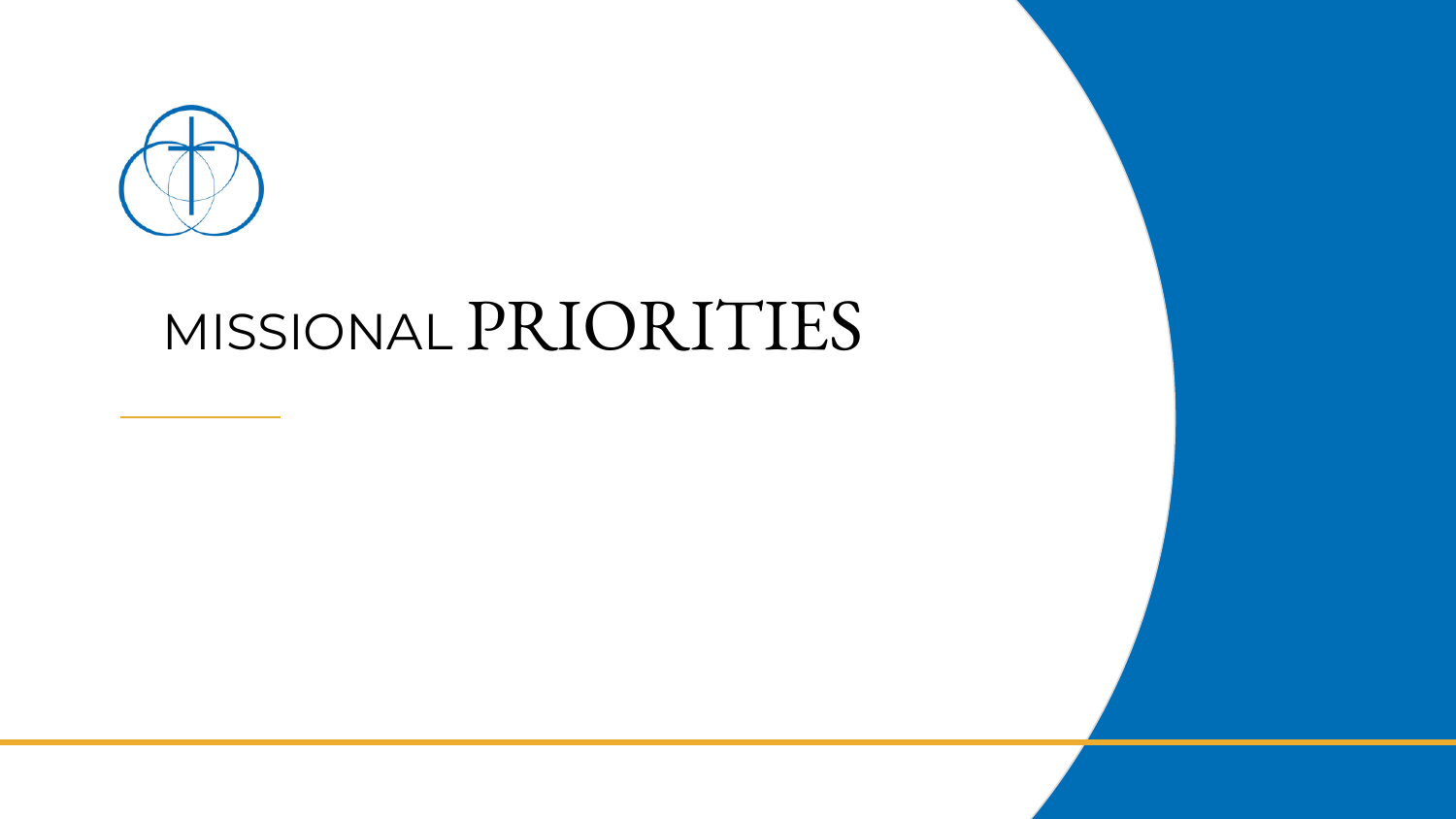

### BIBLICAL TEACHING

#### **We share with all people the whole counsel of God grounded in Scripture,**  and we advance the presence and fulfillment of the Kingdom of God in every part of the world and at all levels of societies and cultures.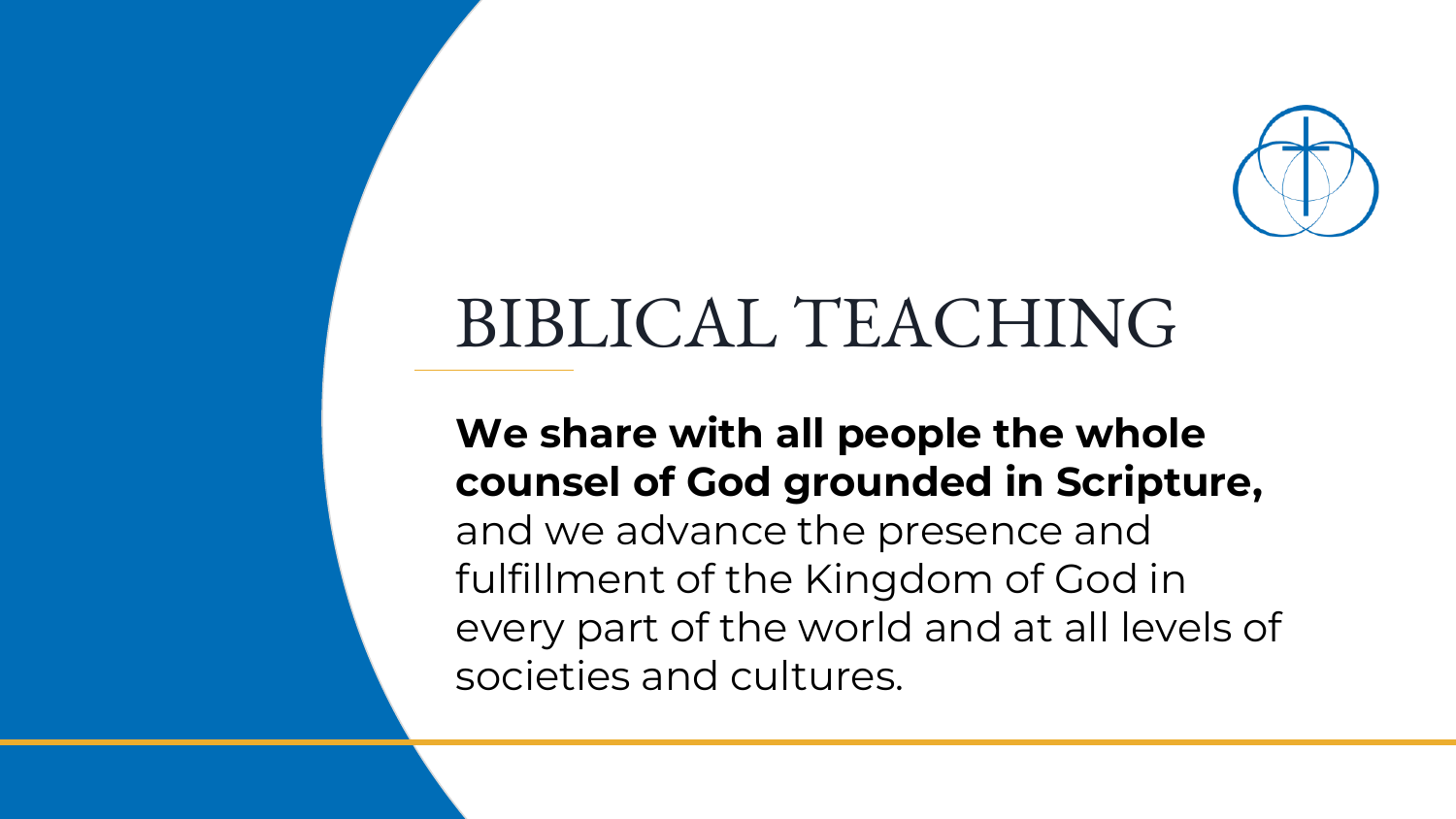

## TRANSFORMATIONAL DISCIPLESHIP

**We are intentional about making, developing, nurturing, and deploying disciples of Jesus Christ** through small groups where each person is invited, challenged, supported, and held accountable in living lives that reflect the character and mission of Christ.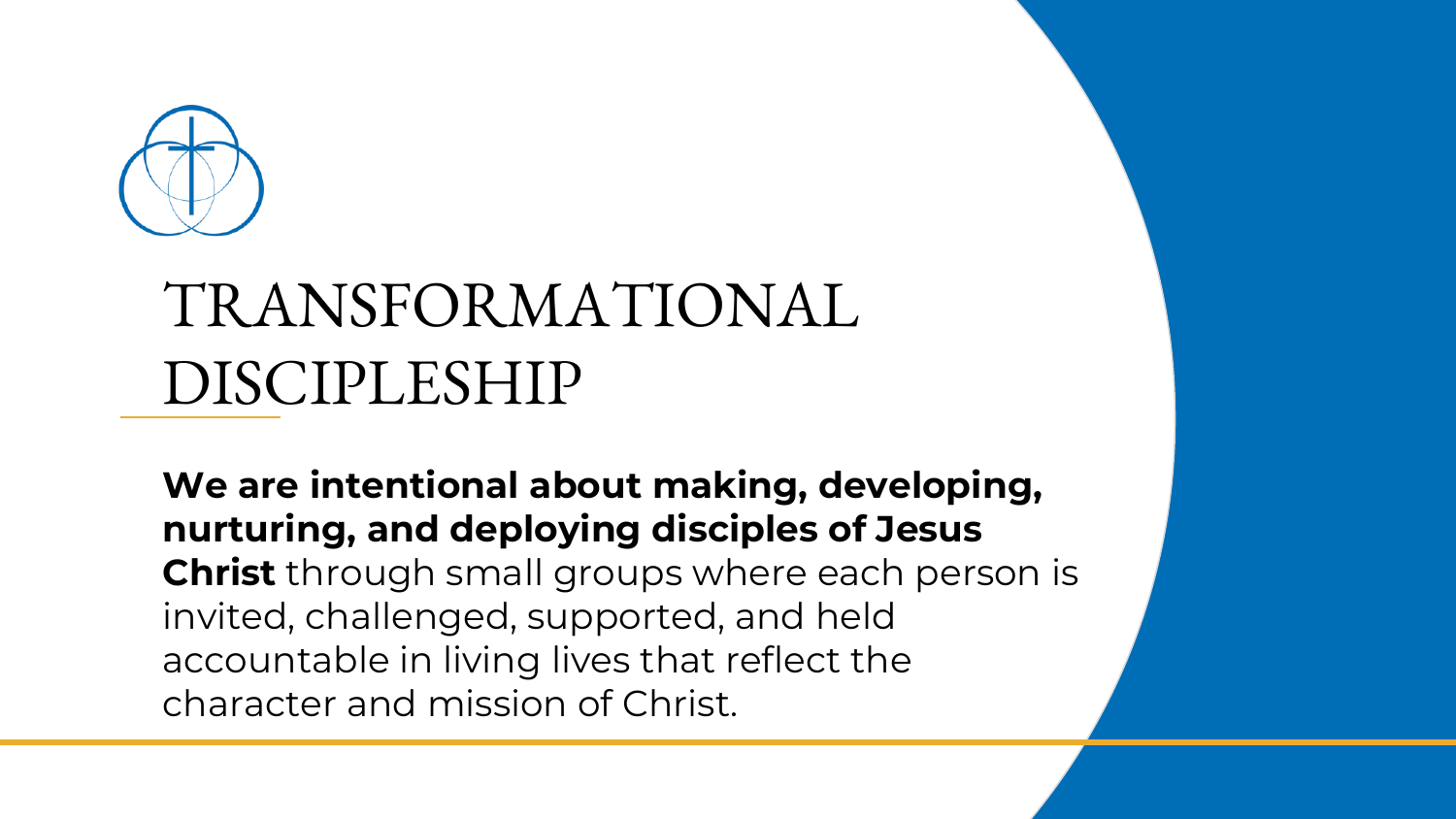

## MULTIPLICATION

We are committed to seeing the life of Jesus reproduced in each person who chooses to follow him. **Disciples are called to make disciples, who in turn make more disciples. And churches plant churches, that in turn plant new ones.** Every disciple and every church is challenged to multiply disciples in God's kingdom!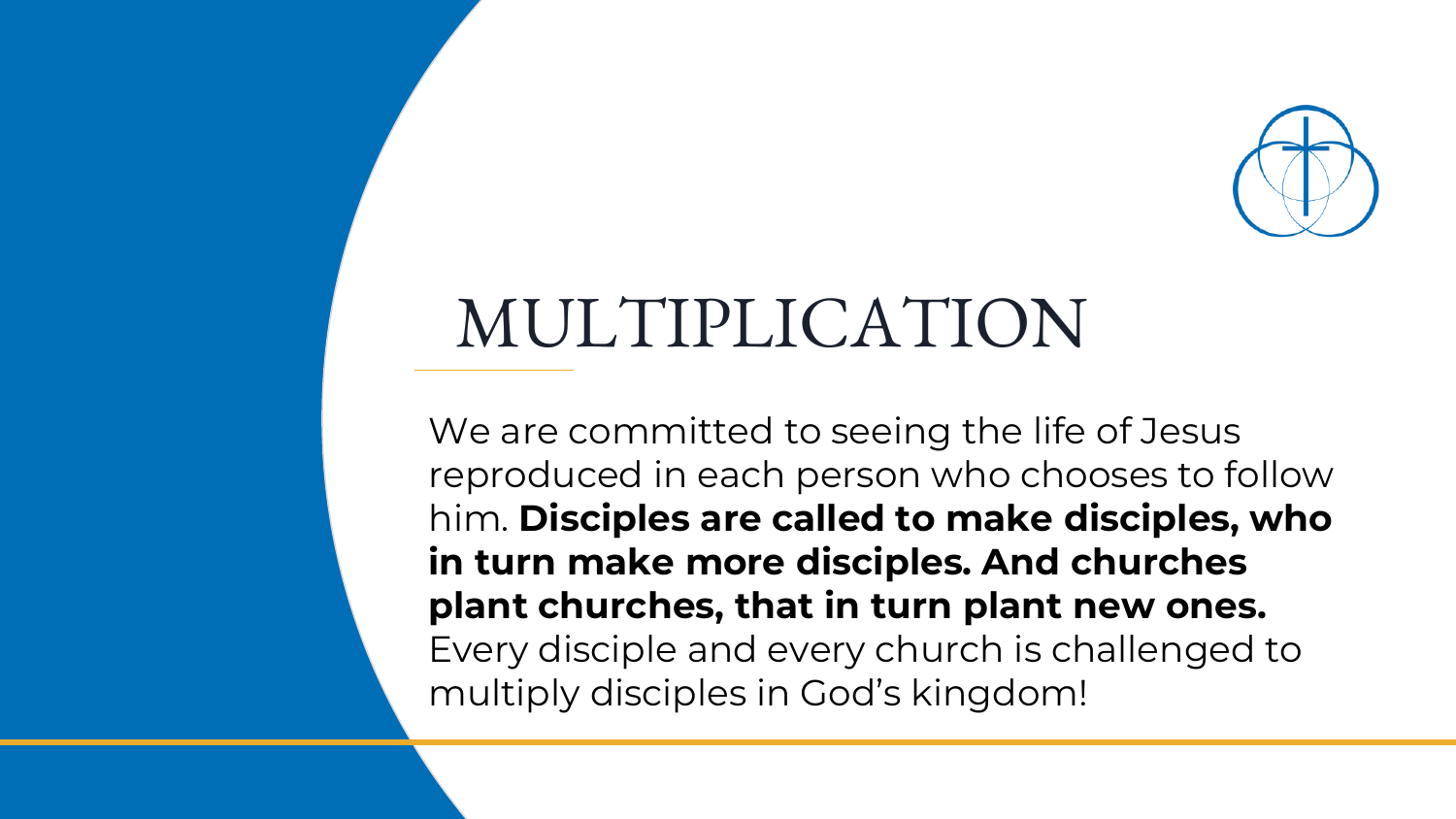

### MINISTRY TO ALL PEOPLE

**We are a movement called to serve others so they may know the grace and love of Jesus in their lives.** We see the hurts that break the heart of God. Our hearts are broken too. We desire to be poured out so that others can experience the presence and power of God in their lives.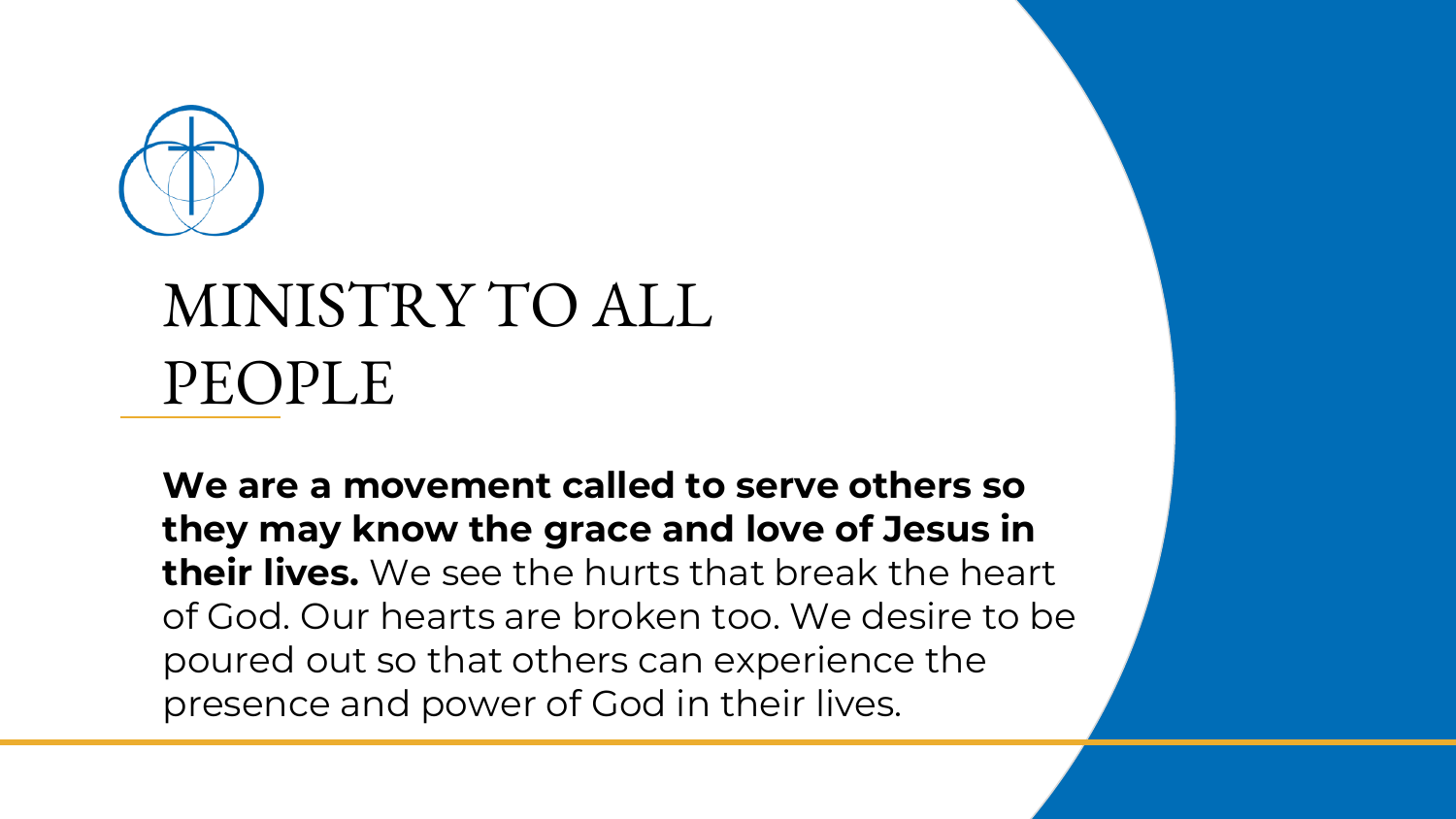

### GLOBAL PARTNERS

**We are a global church recognizing and deploying the gifts and contributions of each part of the church, working as partners in the Gospel with equal voice and leadership.** We intentionally connect churches from different regions of the world who develop mutually rewarding relationships to share the Gospel and to grow His Kingdom globally.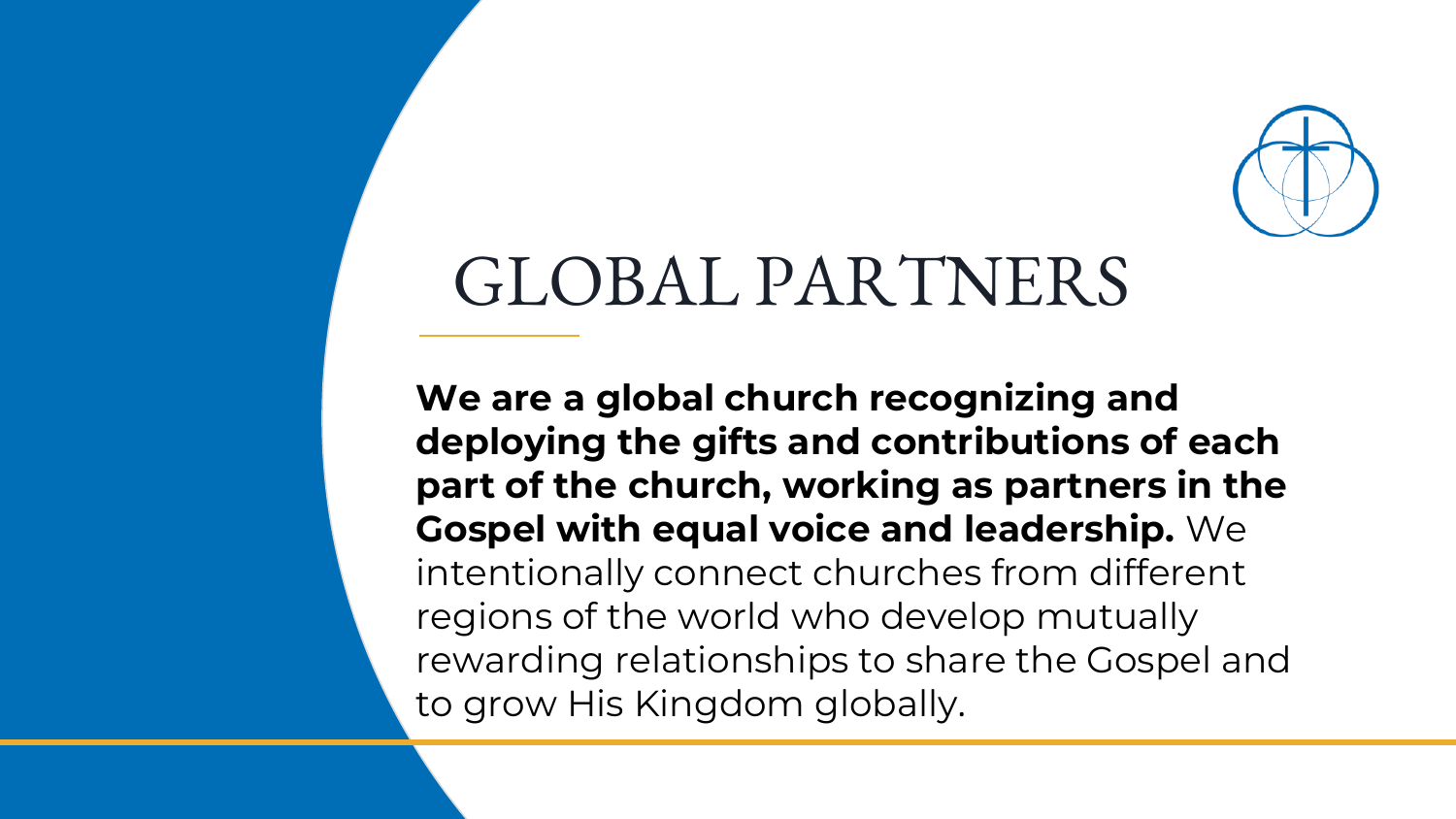

### JOINING THE GLOBAL METHODIST CHURCH

New beginnings are rarely easy. We know some local churches will face obstacles to joining the Global Methodist Church. For others, the transition will be fairly simple. Whatever the case, **the Global Methodist Church will do all in its power to assist local churches that want to join!**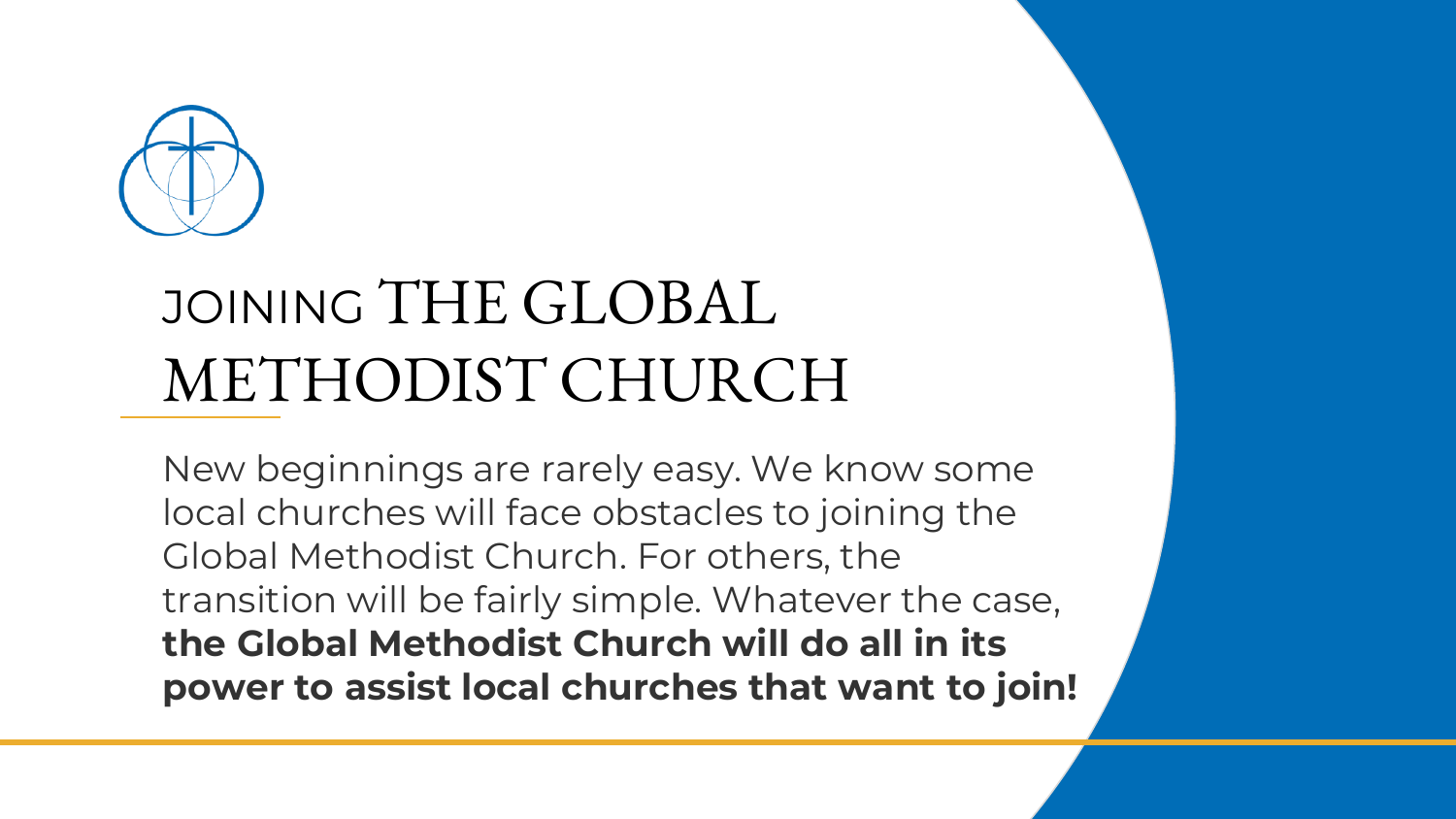

# MEMBERS JOIN US!

**Many people will become a member of the Global Methodist Church when their local church becomes a member congregation.** However, we know many people will not immediately have a congregation to join. We believe steadfast faithfulness, prayer, patience, and sacrificial giving will lead to new local churches that will flourish and grow. We should never forget that every local congregation in Christian history started where two or three were gathered in His name.